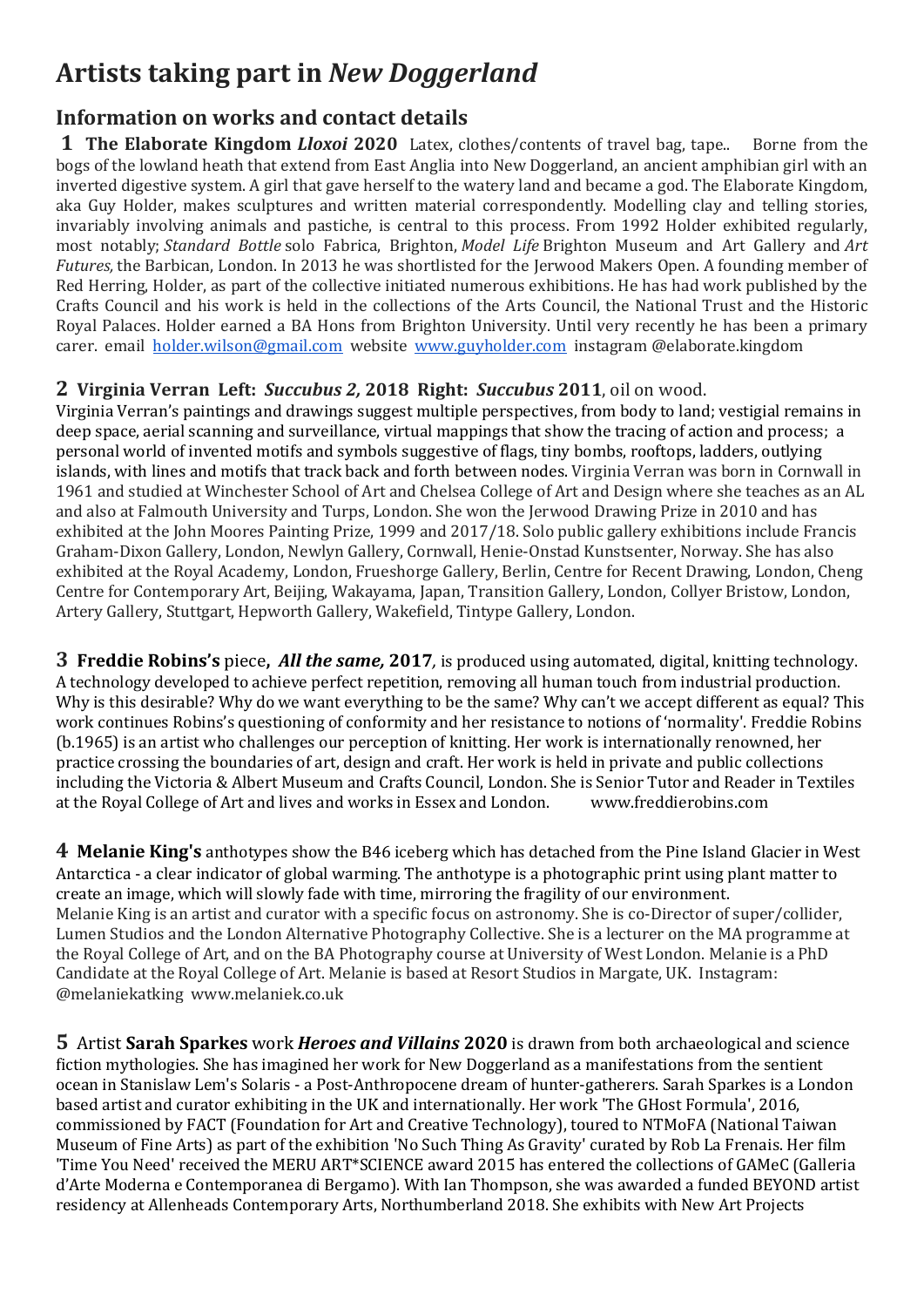London. Thank you to sound recordist Ian Thompson. Instagram: @the sarahsparkes E: shedlady@hotmail.com

**6 Jo Lawrence** *Marottes of New Doggerland* **2020** Porcelain paper clay, plaster, mixed media The imagined formation of New Doggerland from accumulated waste washed up in the North Sea gives rise to a future culture inspired by the visual overload of plastic detritus.

Carried during processions 'marottes' (heads on sticks with articulated mouths) are used to disseminate news and ideas through song. Jo Lawrence re-imagines rejected rubbish as precious archaeological finds of the anthropocene. Jo Lawrence, filmmaker, animator and maker has produced work for exhibitions residencies and commissions with screenings at galleries, festivals and for broadcast nationally and internationally. Residencies include Digital Media Artist at the V&A and the National Science and Media Museum Bradford. Her most recent project, Datacosm, created in collaboration with Cambridge Consultants integrated animation and AI. www.jolawrence.com Instagram: @jo\_lawrence\_

#### **7 Clare Burnett** *Let Me Go* **2020** Stainless steel, steel, jesmonite, paint.

Clare Burnett takes the wheel as a symbol of past and future development, a fossil of the past and hope for the future as a new Doggerland emerges. She scavenges lost wheels that steered boats across the North Sea and transforms them into absurd yet functional objects. Clare studied Architecture and Social and Political Studies at Cambridge University and Fine Art at the Byam Shaw School of Art. Solo and group shows include Leighton House Museum; William Benington Gallery; the University of Leeds; Contemporary Sculpture Fulmer; the Royal Academy; the National Gallery; the Jerwood Space; the RIBA; and the Royal Society of Sculptors in the UK; Sanyi Wood Sculpture Museum in Taiwan and Brooke Benington and Studio Block M74 in Mexico. She has completed site-specific installations in spaces such as Le Corbusier's Unite d'Habitation, France; Brompton and Norwood Cemeteries and Bishopsgate Square. London. This year her first public sculpture was installed in China. Clare is President of the Royal Society of Sculptors. [www.clareburnett.net.](http://www.clareburnett.net/) Instagram: @clareeburnett

**8 Alison Cooke's** work includes a fragment of sediment core from 3m below the North Sea bed, and ceramics made of clay collected from the edges of Doggerland's UK and European borders. An ongoing project, her work here examines future remnants of the human race. With thanks to the research team behind Europe's Lost Frontiers.

Alison Cooke is a London based ceramic artist. She works with clay excavated directly from the ground from interventions such as mining or exploration for scientific research. She uses the clay in its natural state to make ceramics based on the history and future of the location. Her work is self initiated and project based. Alison is a previous winner of the Henry Rothschild Ceramic Bursary and is co-founder of ceramics collective the Associated Clay Workers Union (ACWU).

[www.alisoncooke.co.uk](http://www.alisoncooke.co.uk/) Instagram @alison.cooke

# **9 Deborah Gardner** *Silver Tree and Blue Planet* **2020** (base by Molly Wright), *Comet Tree* **2019**

Sculptor Deborah Gardner considers future shifting plant environments from the local to the alien and imaginary plants in space, partly inspired by recent images of NASA's experiments with growing plants on space craft and visions of extra-terrestrial colonisation. Deborah Gardner is an artist whose sculptural practice is process and materially led. She has exhibited in galleries, museums, hospitals, cemeteries, sculpture parks and industrial regeneration sites. She lectures at the University of Leeds and is a member of the Royal Society of Sculptors. Recent exhibitions include: *Monument* at the Musee des Beaux Arts, Calais, France; *Conway Actants*, Conway Hall, London; Landscape, Art & Uncertainty, Southampton City Art gallery; *Textures of Place* at the Galeria Strefa Erasmusa, Łódź, Poland and *Texturen des Ortes*, Inselgalerie, Berlin. Recent funded research projects include: an Arts Council funded body of work , permanently sited at the Biomedical Research Centre, Leeds , a Leeds Museum Innovation funded project at Leeds Discovery Centre and an Arts and Science Platform organised in collaboration with the Zoological Society, London. www.deborahgardner.co.uk Instagram: @\_deborah.gardner

#### **10 Nicky Hodge** *Adrift* **2020** Acrylic on unprimed canvas

Nicky Hodge's cluster of minimal abstract paintings has a bareness around the edges and a focus on the margins and boundaries. Indicative of an indeterminate process, the work reveals something about a sense of becoming as a response to an uncertain future.

Nicky Hodge graduated from Central St Martin's in 1992. In the early 2000s her paintings were exhibited at Danielle Arnaud Contemporary Art, including a solo exhibition in 2001. Recent exhibitions include Low plains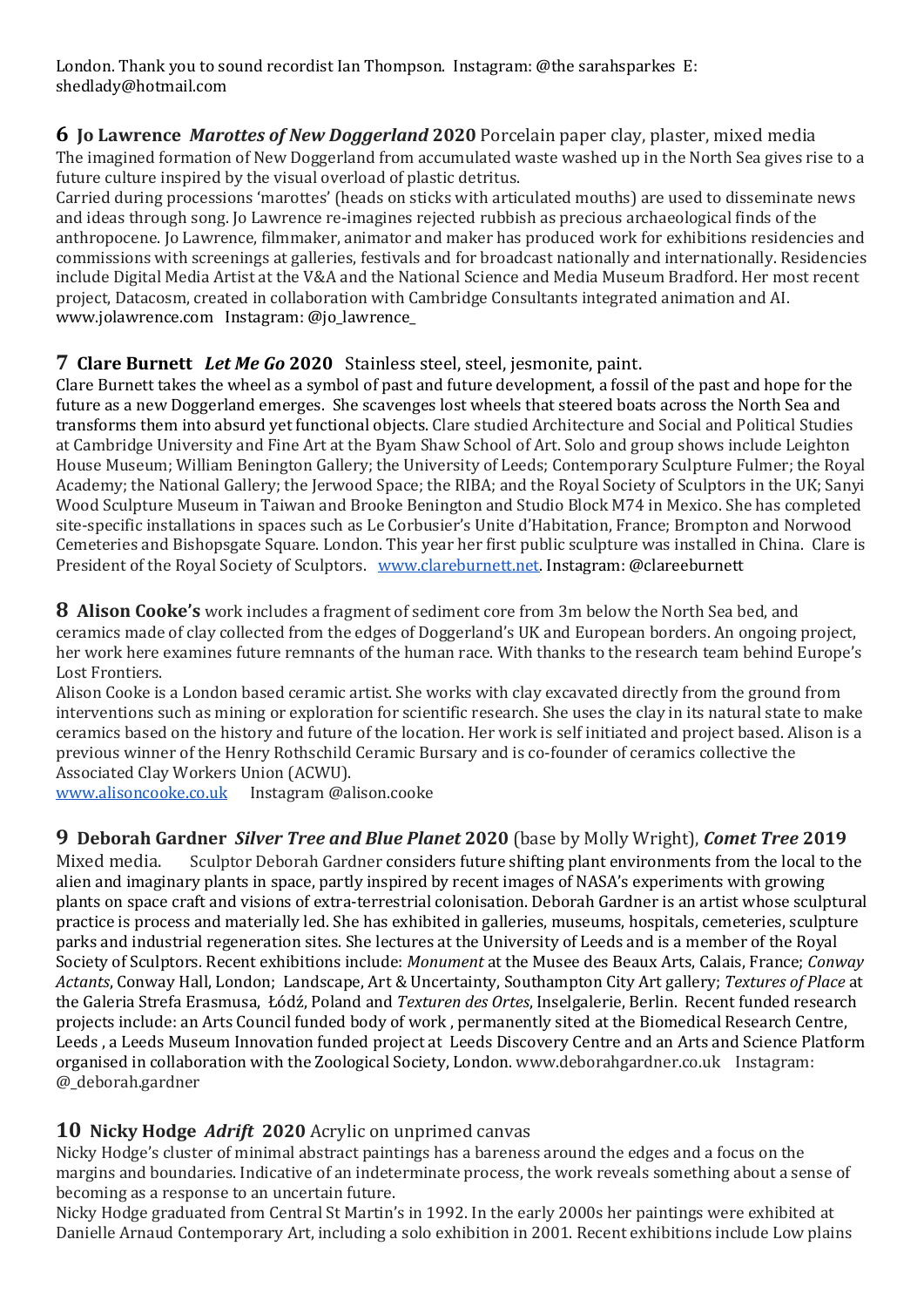drifter, a solo exhibition at No Format Gallery London SE8, 2018; Exceptional, Collyer Bristow, London 2018, A Tapered Teardrop, Terrace Gallery, London 2019 and Six Days in December, Thamesside Galley, 2019. www.nickyhodge.com Instagram: @nickyhodge4

#### **11 Sula Hancock** *Petit paracosm* **2020** Plaster and pigment

Sula Hancock's detailed installation takes a playful look at how geographical environments and life forms influence each other, paying particular attention to the cultures that might develop when the life forms, whilst as intelligent as humans, are not concerned with the 'I want more' and 'this is mine' mentalities. All installation parts have been handmade, specially for the New Doggerland exhibition. They are fun building blocks used to create an environment where ideas can be explored. Sula lives and works in the English Lake District and is inspired by the surrounding natural environment, absurdism, storytelling and toys. Instagram: @sula\_hancock\_art

#### **12 Sarah Kogan** *Nebula* **2019** Acrylic on canvas. Sarah

Kogan's paintings revolve around ideas of landscape, abstraction & memory. In her imagined resurgence of New Doggerland, she evokes memories of forgotten lands, like an amputated limb that has re-grown. Its' physical manifestation symbolises a newly extended version of ourselves and our relationship to feelings of absence and loss. Sarah Kogan is a British artist represented by Tom Rowland at Karsten Schubert. Current exhibitions: *Royal Academy London Print Fair 2020; Supernova,* Imperial College London curated by Sarah Kogan; *Room 2,* Karsten Schubert London; *Miniscule Venice* during the 58th Venice Biennale. From 2016-18 Kogan's First World War art installation, *Changing the Landscape*, was supported by Arts Council England, exhibiting in four international and national venues. www.sarahkogan.com Instagram: @sarahkogan

## **13 Stephen Nelson** *MATERA* **2020** Bronze and roof tiles British

artist Stephen Nelson makes strange and highly personable objects and constructions, often playfully domestic and comedic, using a wide variety of salvaged materials selected for their colour, texture and character. Working with anything from sea worn plastic toys, clay pipes, wire, painted drift wood to cloth, carpet and leather. "Nelson's sculptures have an improvised and makeshift attitude, forming part of a curious world of 'possible objects' which defy critical context by reaching out through their physicality." Paul Hobson. Stephen Nelson was born in Liverpool. He has shown his work internationally and he is also a curator including two exhibitions for the British Council in Eritrea and Tanzania. In 2017 he participated in and curated with Martin Holman Poor art/Arte Povera at the Estorick collection. Since 2015 he has run a self funded not for profit gallery space MACC in southern Italy. In 1999 Stephen was appointed the Arts Council of England Helen Chadwick Fellow in Sculpture, he developed a series of works about wolves that related to his time spent at the British School in Rome and as a research fellow at Oxford. www.stephenelson.com

**14 Richard Ducker's film** *'URGENT: SLEEP BETTER'* (2019) evokes a sense of paranoiac dislocation and loss. Part filmed on an iPhone, and part found footage, it forms a tone poem to establish a montage of emotional disconnect. The film's psychological relationship to the topography of landscape articulates, often through counterpoint, the emotionally driven narrative.

Richard has been working as an artist / curator since completing his MA from Goldsmiths in 1991 and has exhibited throughout the UK and internationally, including: Kettles Yard, Serpentine Gallery, Royal Academy, Edinburgh; Mappin Gallery, Sheffield; The Yard Gallery, Nottingham; The Kitchen, New York; Katherine E Nash Gallery, Minnesota, USA; Cell Project Space, Café Gallery (CGP), Anthony Reynolds Gallery, Arthouse1, Angus-Hughes and dalla Rosa Gallery, London. In 2006 he founded Fieldgate Gallery, and ran it as curator / director for 2.5 years. He has since continued to curate under the Fieldgate Gallery name at various venues." www.richardducker.com

#### **15 Oona Grimes** *the chorus* **2020** clay

Oona's chorus of bird heads fuses bird and clown, Neorealism and Etruscan. The avian profile of the Italian comic actor, Toto, is discernible in many of these unhinged puppet-like heads - trickster and sub-proletariat Neapolitan. Like her drawings of snotty children, faces pinched and frozen, these bird heads ooze emotion from cartilage, beak and glassy eye. "...all archaic mythological figures and events are available as a thesaurus of glyphs or token symbols" (Ted Hughes, *Shakespeare and the Goddess of Complete Being*). Oona Grimes is a London based artist, primarily a chaser of language through drawing and clay making. Recent solo shows: Hail the new Etruscan #I : Danielle Arnaud 2019 Hail the new Etruscan #2 : Matts Gallery 2019 Hail the new